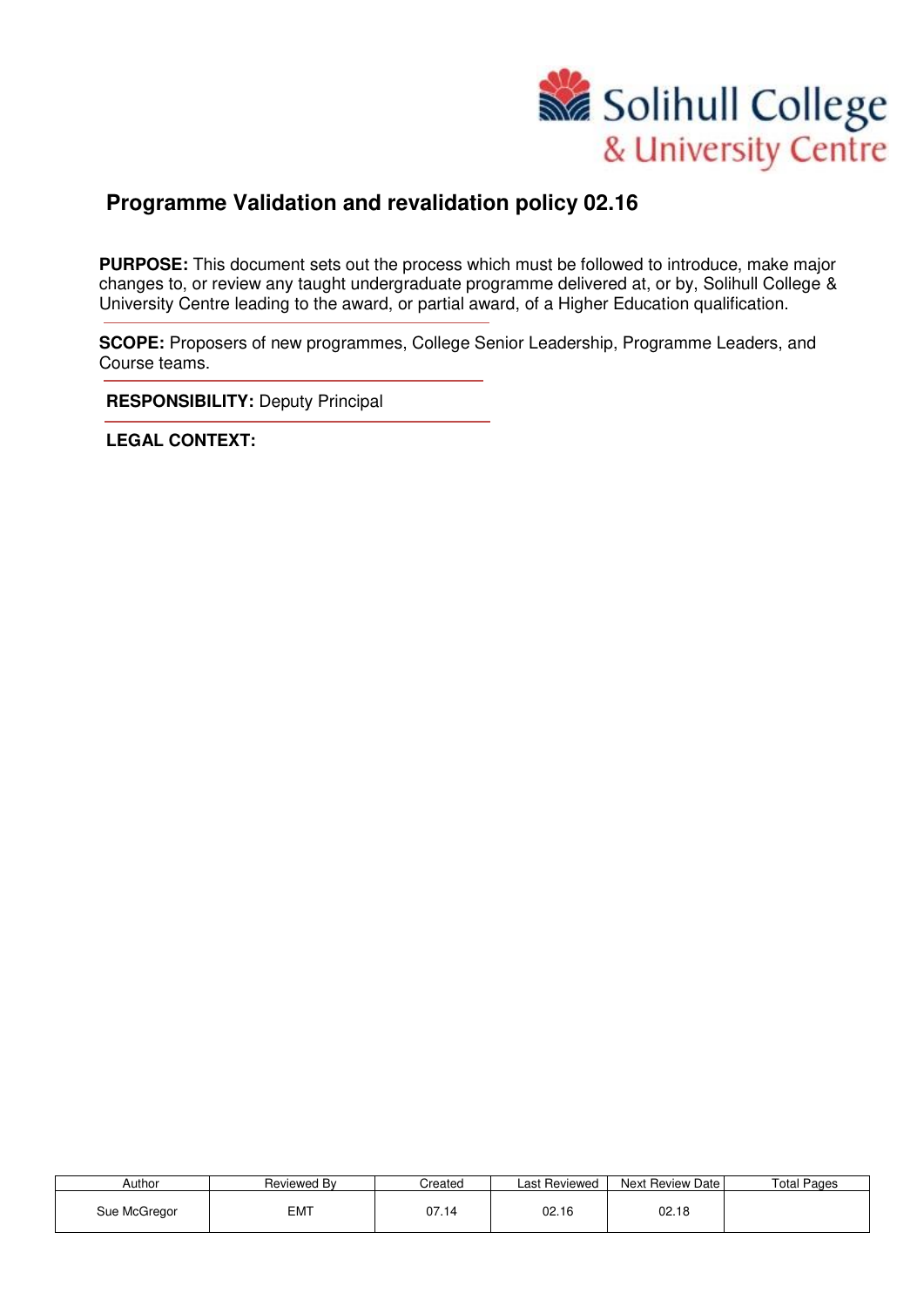# Programme Validation & Periodic Review - new and existing programmes

### **1.** Purpose:

This document sets out the process which must be followed to introduce, make major changes to, or review any taught undergraduate programme delivered at, or by, Solihull College & University Centre leading to the award, or partial award<sup>1</sup>, of a Higher Education qualification.

### **2.** This Policy is of Particular Interest to:

Proposers of new programmes<sup>2</sup>, College Senior Leadership, Programme Leaders, and Course teams

### **3.** Reference Points:

[Quality Assurance Agency \(QAA\)'s UK Quality Code, Part B, Chapter B1: Programme design](http://www.qaa.ac.uk/Publications/InformationAndGuidance/Pages/quality-code-B1.aspx) and [approval,](http://www.qaa.ac.uk/Publications/InformationAndGuidance/Pages/quality-code-B1.aspx) and [Part B Chapter B8 Programme Monitoring and Review.](http://www.qaa.ac.uk/Publications/InformationAndGuidance/Pages/quality-code-B8.aspx) 

### **4.** See Also:

Programme Validation Process Flowchart Programme Validation Form Programme Specification Template

### **5.** Background

- 5.1 Programme proposers should consult the Dean of Higher Education & Curriculum Innovation, their Head of School and Assistant Principal for advice on the arrangements for validation and the support available.
- 5.2 The process covers the validation of both new programmes and existing programmes after a period of operation and proposals for major changes to existing programmes.
- 5.3 Programmes are validated for a defined period only (normally a maximum of 5 years). In good time before this validation expires programme must again undergo validation in accordance with the procedures set out in this document, to assess their continuing validity and relevance in the light of:
	- 5.3.1 the relevance of the programme to School and College education, local need and student enhancement strategies,
	- 5.3.2 the effect of changes, including those which are cumulative and those made over time, to the design and operation of the programme,
	- 5.3.3 the continuing availability of staff and physical resources,
	- 5.3.4 current practice in the application of knowledge in the relevant discipline(s), technological advances, and developments in teaching and learning,
	- 5.3.5 changes to external points of reference, such as subject benchmark statements,
	- 5.3.6 relevant Professional, Statutory and Regulatory Body (PSRB) requirements,

 $\overline{a}$ 1 For example credit certification for students leaving, or transferring, prior to completion of their intended qualification aim.<br><sup>2</sup> The pregramme

The programme proposer is the member of staff proposing the introduction of a new programme or major amendments to an existing programme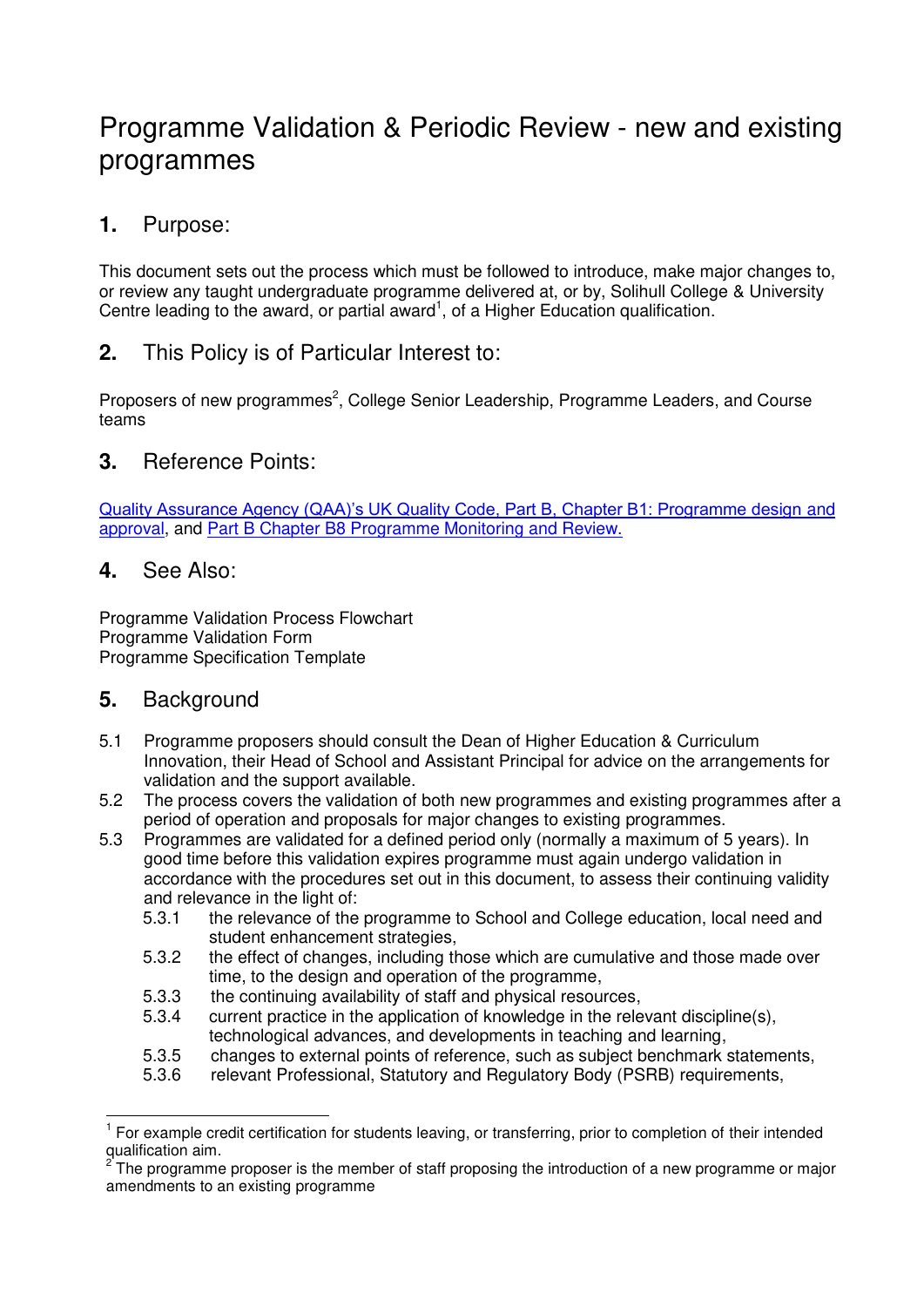- 5.3.7 changes in student demand, employer expectations and employment opportunities,<br>5.3.8 data relating to student progression and achievement.
- data relating to student progression and achievement,
- 5.3.9 student feedback, including Programme Quality Boards, College Surveys, Focus Groups and the National Student Survey.
- 5.4 Cognate groupings may be validated, but only after the initial, individual first validation of programmes.

#### **6.** Advice and Assistance

Programme proposers should consult their Head of School and The Dean of Higher Education & Curriculum Innovation for advice on the arrangements for validation and the support available.

#### **7.** Reference points

- 7.1 All new and existing programmes must be validated with reference to:<br>7.1.1 The National Framework for Higher Education Qualifications:
	- 7.1.1 The National Framework for Higher Education Qualifications;<br>7.1.2 Relevant subiect benchmark statements:
	- 7.1.2 Relevant subject benchmark statements;<br>7.1.3 The requirements of Professional, Statuto
	- 7.1.3 The requirements of Professional, Statutory and Regulatory Bodies (where relevant)<br>7.1.4 The College requirements as set out in the current College Strategy document and
	- The College requirements as set out in the current College Strategy document and College priorities.

#### **8.** Initial Discussions

- 8.1 For a new programme, or for existing programmes due for re-validation, the programme proposer should in the first instance discuss the proposal informally with appropriate academic colleagues and the Dean of Higher Education & Curriculum Innovation to test the feasibility, or on-going feasibility, of the proposal.
- 8.2 The Dean of Higher Education & Curriculum Innovation should consider whether:
	- there is a good academic rationale for the programme;
	- the programme is consistent with School and College engagement and education strategies;
	- there is a realistic estimate of (continued) student numbers and evidence of sustainable market demand;
	- the College has the appropriate resources to support the delivery of the programme and to provide a high quality student experience;
	- the proposal is likely to secure the support of all groups within the School and outside which will contribute to the delivery of the programme;
	- for an existing programme, the programme continues to be valid and relevant
- 8.3 If the Dean of Higher Education & Curriculum Innovation is supportive of the development, the programme proposer should approach the relevant Head of School for advice on the process and to identify the colleagues who should be consulted as part of the initial consideration of the idea. At this stage there should normally be consultation with:
	- Marketing (for market research)
	- Strategy and Planning (through the Business Planning and HE Strategy Group)
	- Finance (through the Vice Principal)
	- Student representatives (through specifically convened focus groups and formally via the subject area's Programme Quality Boards).
- 8.4 If as a result of this consultation it appears that the new programme is likely to be viable the programme proposer should confirm with the HE Strategy Group that it is appropriate to proceed to develop the proposal to submit for strategic approval (Stage 1). The proposal will be tabled at the HE Strategy Group by the Assistant Principal of the School in which the programme will be delivered.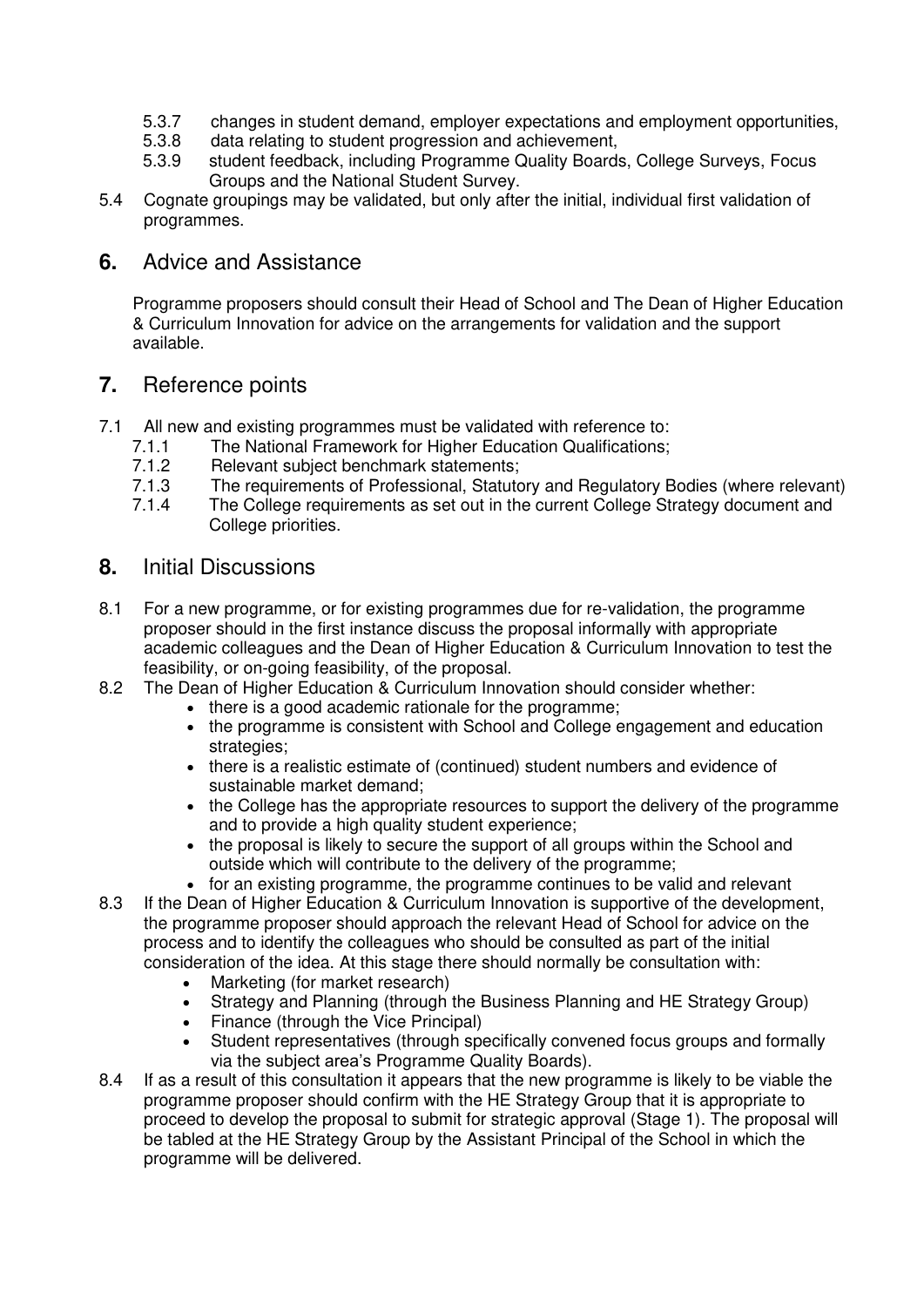### **9.** Stage 1 Strategic Approval

- 9.1 The programme proposer/Head of School should complete steps 1-9 of Stage 1 of the Programme Validation Form. This requires the programme proposer/Head of School to outline the academic rationale for the programme, provide an indication of anticipated student numbers (or actual number for an existing programme), and supply brief evidence of market demand as informed by initial external and internal consultation.
- 9.2 The Stage 1 form should be considered by the HE Strategy Group who may wish to seek additional input from across the college to enable them to reach a decision about whether to allow a proposal to proceed or continue.
- 9.3 If any significant concerns are raised, the Dean of Higher Education & Curriculum Innovation will bring together the relevant parties for discussion, and will have the final decision as to whether approval should be granted, refused or re-considered by the HE Strategy Group.
- 9.4 If strategic approval is granted, the programme may be promoted internally and externally as 'Subject to Validation' and the proposal can proceed to the development stage

### **10.** Development of Programme Documentation

- 10.1 Following strategic approval the programme proposer should prepare the programme documentation or bring together existing documentation where applicable. At this stage the documentation will consist of:
	- *For new programmes* 
		- draft Programme Specification
		- draft module profiles for all new modules

#### *For existing programmes*

- Programme Specification(s) and associated Module profiles
- a short report highlighting any issues with the current provision of resources (for example updated software requirements, previous difficulties with timetabling particular modules) on which the views of internal stakeholders are required.
- *For major change to existing programme as for existing programmes plus* 
	- document setting out the rationale for the changes proposed.
- 10.2 At this stage the programme proposer/Head of School/Dean of Higher Education & Curriculum Innovation, in consultation with relevant academic colleagues, should nominate an External Advisor to participate in the validation of the programme(s) by commenting on the proposal. The External Advisor policy, including the criteria for nomination, is available from the HE Quality Administration Team.
- 10.3 In consultation with the programme proposer/Head of School, the Dean of Higher Education & Curriculum Innovation will agree the timeline for the remainder of the process, including dates for the Stakeholder meeting (Stage 2 of the validation process) and provisional convening of the Pre-validation Group (Stage 3) if approval is granted at Stage 2.

### **11.** Stage 2: Internal stakeholder consultation

- 11.1 Once the required documentation is available the programme proposer/Dean of Higher Education & Curriculum Innovation will convene a meeting of relevant academic colleagues with internal stakeholders. Departmental representatives may, in cases where they feel the proposal raises no significant issues for them, either submit comments to the meeting in writing or ask another representative to feed in comments on their behalf, but the meeting must include an opportunity for input from:
	- Library and resources
	- Management Information Systems
	- Student Services
	- Strategy and Planning
	- Marketing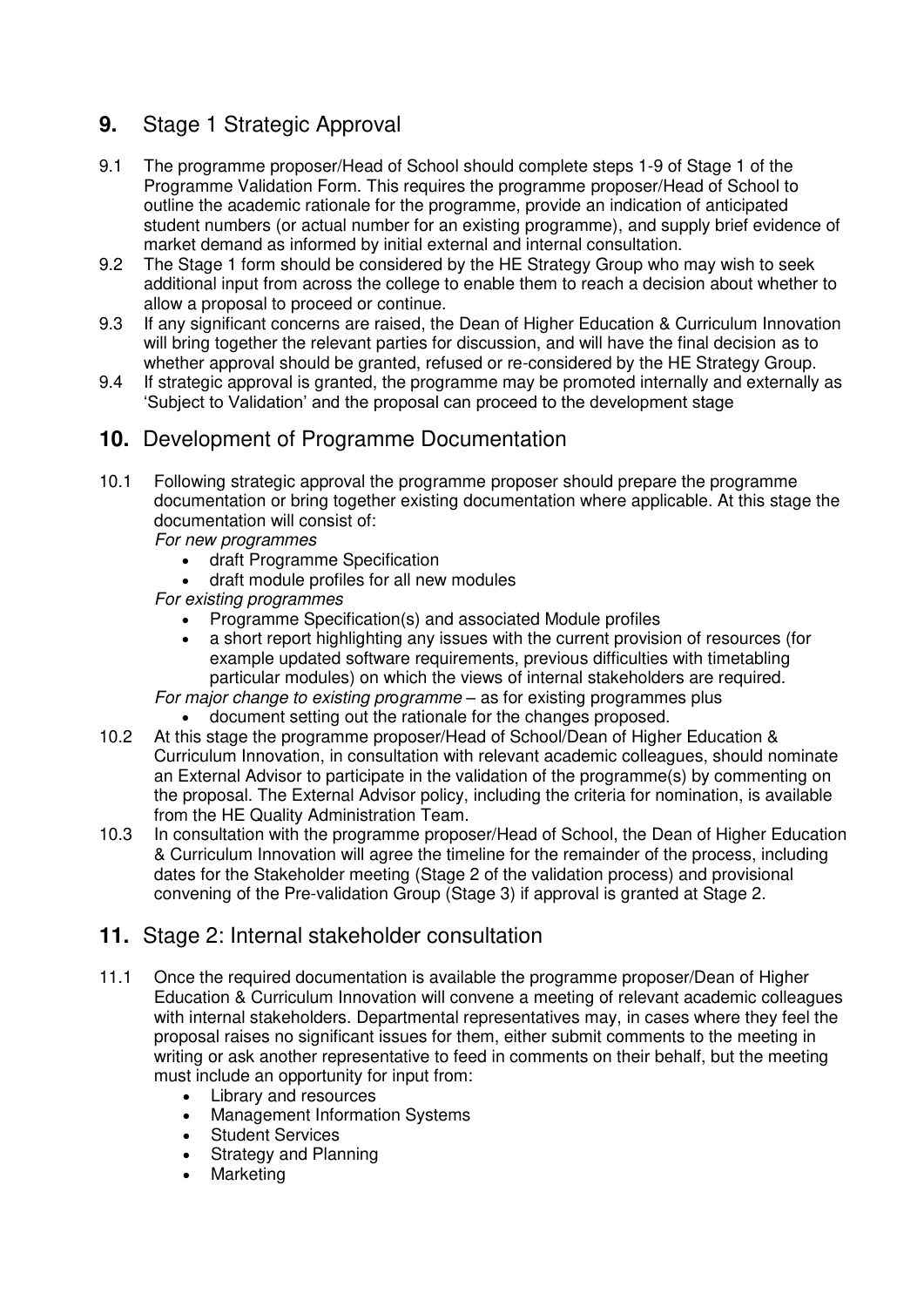- Input from current students
- 11.2 The internal stake-holder meeting must have available to it the following documentation: *For new programmes* 
	- Draft Programme Specification
	- Draft module profiles for all new modules
	- *For existing programmes*
		- Programme Specification(s) and associated Module profiles
		- A short report highlighting any issues with the current provision of resources (for example updated software requirements, previous difficulties with timetabling particular modules) on which the views of internal stakeholders are required.

*For major change to existing programme*

- Document setting out the rationale for the changes proposed,
- Draft programme specification and associated module profiles
- 11.3 The meeting will discuss the resource requirements for the programme(s), highlight any specific issues and needs, confirm whether resource provision is likely to be (at least) adequate and, if this is not the case, what actions will be adopted to provide adequate resource. The meeting will also discuss any context relevant to the programme(s), as provided by Strategy and Planning, Marketing and student input.
- 11.4 Following this meeting Step 11 of the Programme Validation Form should be completed. Particular attention should be paid to recording any issues to which the programme proposer/Dean of Higher Education & Curriculum Innovation will need to respond in finalising the programme documentation for detailed academic scrutiny. This will form part of the documentation considered by the Pre-validation Group at Stage 3 of the validation process.
- 11.5 The Internal Stakeholder Group may prevent a proposal being submitted to the next stage for academic scrutiny, recording issues or concerns in the relevant section of the Programme Validation form, and returning it to the programme proposer.
- 11.6 If the programme proposal is accepted as viable by the Internal Stakeholder Group, the proposal should be forward to the Pre-validation Group with any issues or concerns recorded in the relevant section of the Programme Validation form.
- 11.7 The Pre-validation Group will take these views into consideration when making a recommendation to the Programme Validation Panel.

### **12.** Preparation of revised programme documentation, reflective report for existing programmes, and involvement of External Advisor

- 12.1 For a new programme the programme proposer will:
	- revise the draft programme documentation taking into account feedback from internal stakeholders,
	- seek the advice of Marketing in refining those parts of the programme specification which will also be used to provide public information about the programme – for example on the 'find a course' webpages.
- 12.2 For existing programmes on the regular validation cycle the Head of School should prepare the following documents:
	- An evaluative report on the operation of the programme(s) since the last validation, with an action plan, reflecting on the feedback available from the following sources:
	- previous annual programme and module reports
	- external examiner reports;
	- reports from professional, statutory, regulatory, accreditation or other external bodies;
	- staff and student feedback from module and annual programme reports, staff/student liaison groups, focus groups, minutes of management committees that consider module reviews;
	- feedback from former students and their employers if available;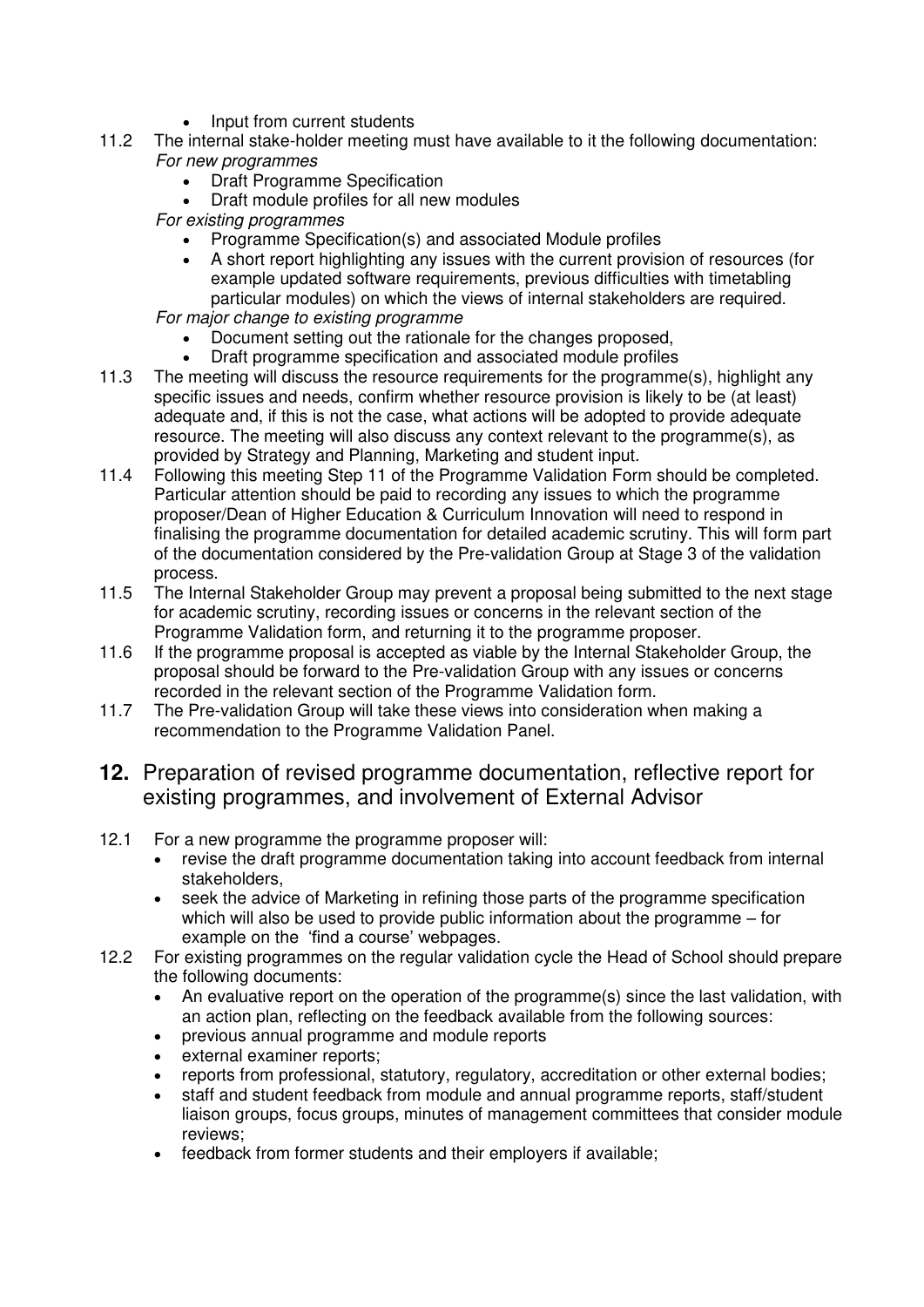- management information including data on student progression and award data. The team should consider performance by different student groups (e.g. analysis by gender, disability, ethnicity) and should review award data taking into account equivalent data from comparator Colleges and Universities;
- information on Admissions and Applications to the programme
- external competitor information, where available
- data on alumni destinations
- feedback from employers

All staff teaching on the programme(s) should have the opportunity to input during the preparation of the reflective report.

- 12.3 The programme documentation and, for existing programmes, the evaluative report, should be made available to the External Advisor, together with Steps 1-11 of the Programme Validation Form.
- 12.4 The External Advisor must report to the Pre-validation Group in accordance with the procedures set out in the External Advisor Policy.
- 12.5 The programme proposer/ Dean of Higher Education & Curriculum Innovation should then complete Steps 12-25 of the Programme Validation Form.

### **13.** Stage 3 Academic Scrutiny

- 13.1 The following documentation is required for Stage 3 consideration:
	- Programme Validation Form (complete up to step 24);
	- Programme specification;
	- Module profiles for all core and compulsory modules and all new modules;
	- External Advisor's report (this does not need to be formal), unless the External Advisor has agreed to be present at the Pre-validation Group meeting;
	- Programme regulations for the College Calendar (where specific regulations for the programme(s) are required);
	- Evaluative report and action plan (for existing programmes on the regular Validation cycle only);
	- Rationale for major changes proposed to the programme (for major changes to an existing programme).
- 13.2 The Dean of Higher Education & Curriculum Innovation should convene a Pre-validation Group to undertake the detailed academic scrutiny of the proposal. The membership of a Pre-validation Group must include as a minimum:
	- A member of academic staff external to the School, nominated by the School and approved by the Dean of Higher Education & Curriculum Innovation.
	- Student representative,
	- An External Advisor (for an existing programme).

Other members of staff with relevant expertise may be invited to join the Pre-validation Group as required. The member of staff from another School is asked to confirm on behalf of the Quality and Standards Department that the process has been followed appropriately, and that all reporting has been properly carried out.

- 13.3 Where appropriate, representatives from employer groups and partner institutions may also be invited to participate in the Pre-validation Group. In such cases there may be requirements for additional documentation and/or for engagement with the programme team as part of the process.
- 13.4 For a new programme the Pre-validation Group will discuss the proposed programme proposal in detail and consider whether:
	- appropriate use has been made of the relevant external reference points (such as FHEQ, the relevant subject benchmark(s), PSRB standards where applicable) and internal guidelines in developing the programme;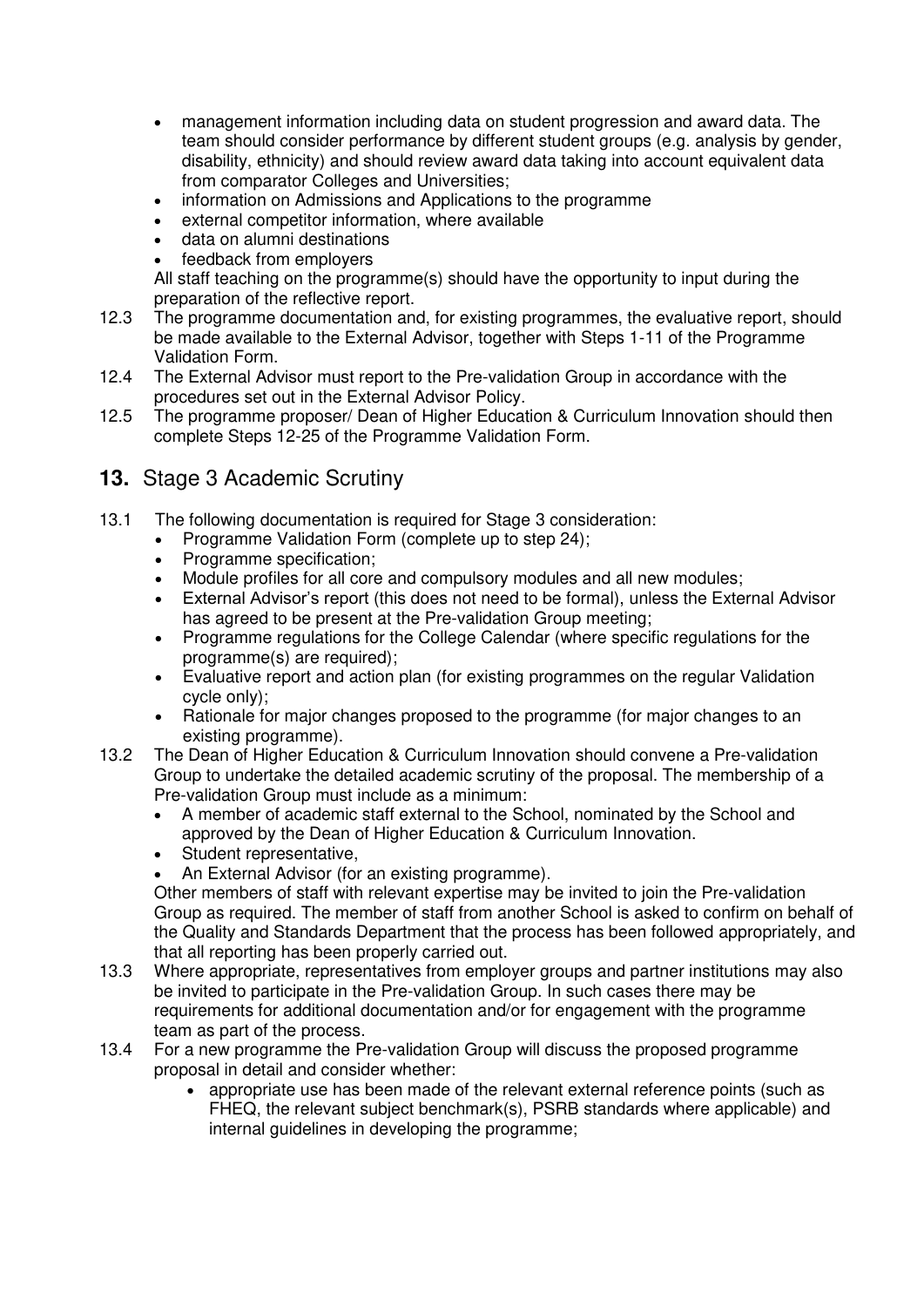- the aims and intended learning outcomes are appropriate to the level of the programme, and the learning outcomes relate to and are appropriate to the overall aims;
- the curriculum content and design is informed by current research and scholarship, promotes learning, demonstrates progression through parts of the programme, and will enable students to achieve the intended learning outcomes;
- the modes of assessments are clearly linked to learning outcomes, and will enable students to demonstrate achievement of all the intended learning outcome;
- arrangements for feedback to students on assessment performance are clearly specified, and are designed to identify opportunities for students to improve their performance;
- there is a flexible and inclusive approach to learning and teaching and provision is made for all students to be able to access the curriculum and demonstrate achievement of all the intended learning outcomes;
- design of the programme and modules recognises that students have different learning styles and come from diverse backgrounds, for example by using examples and resources drawn from a range of sources, cultures and viewpoints;
- there is confirmation that all necessary resources are available to support the programme and any issues raised at Stage 2 of the Validation Process have been addressed satisfactorily;
- an appropriate response has been given to any issues or recommendations made by the External Advisor;
- the programme documentation is clear, accurate and suitable for a student audience;
- student employability has been considered as part of the curriculum development process;
- arrangements for student evaluation of the programme and modules are clear and appropriate;
- the arrangements for student support are clear;
- there is clarity about the opportunities for students to exercise choice in the curriculum.
- 13.5 For existing programmes on the regular validation cycle the Pre-validation Group will, in addition to reviewing documentation, also engage directly with staff, students and, wherever possible, employers and/or alumni associated with the programme(s), through a series of meetings. Through this process the Pre-validation Group will discuss the programme(s) in detail and consider whether:

*Curriculum Design, Content and Organisation*

- there is evidence that the design, content and organisation of the programme will enable students to achieve the intended learning outcomes in terms of knowledge and understanding, subject specific skills, professional skills, key skills, progression to employment/further study, and personal development;
- the programme's content and design are clearly informed by developments in techniques of teaching and learning, by current research and scholarship, and by any changes in relevant occupational or professional requirements;
- developments in the subject, current research and scholarship or changes in occupational/professional requirements (where appropriate);
- design of the programme and modules recognises that students have different learning styles and come from diverse backgrounds, for example by using examples and resources drawn from a range of sources, cultures and viewpoints;
- the intended learning outcomes relate appropriately to external reference points including relevant subject benchmark statements, the qualifications framework, the Standards and Guidelines for Quality Assurance in the European Higher Education Area and any professional body requirements;
- the levels and modes of study, their breadth and depth, coherence, flexibility, extent of module choice, are appropriate to achieving the intended learning outcomes;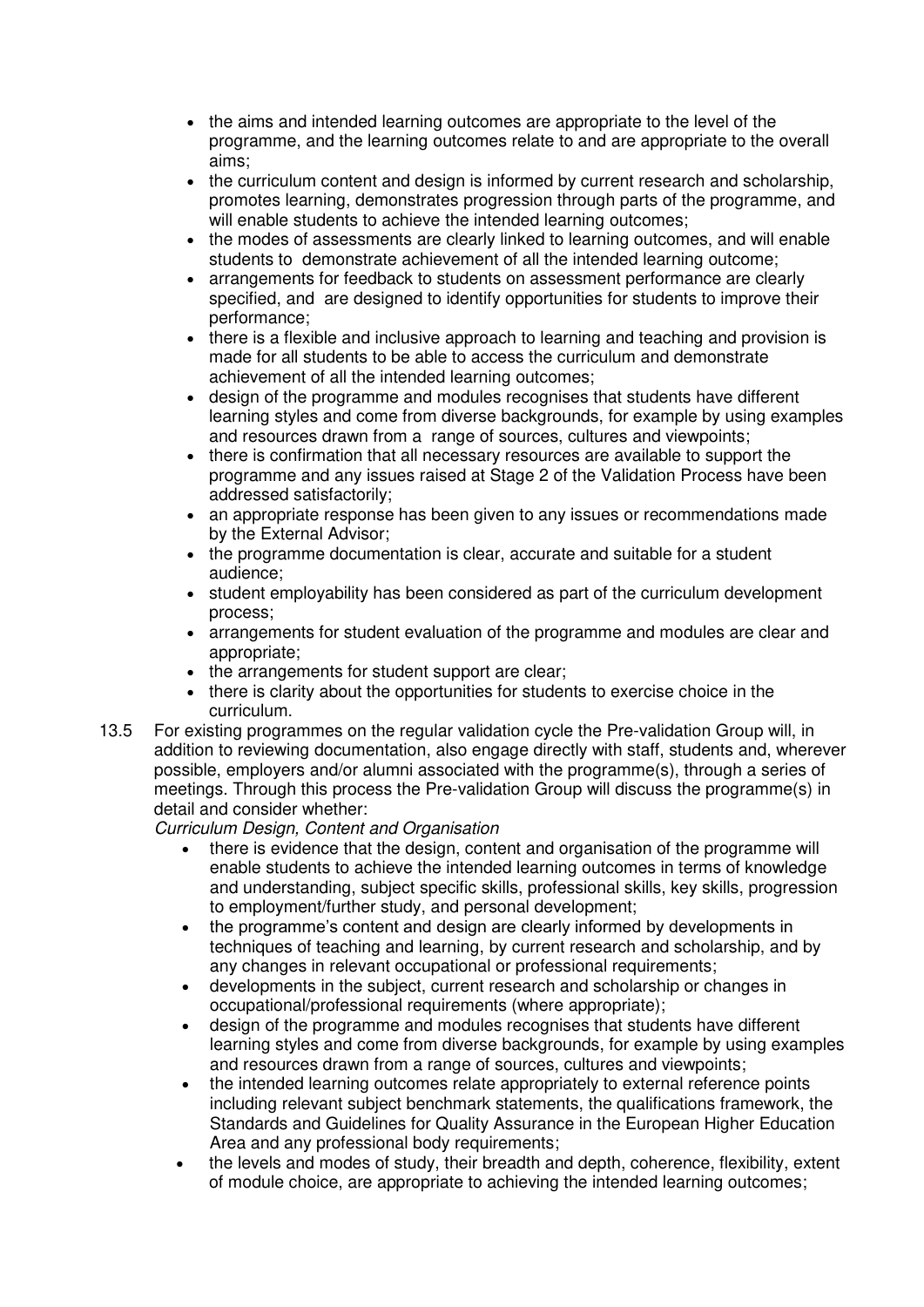- there are any characteristics of the programme which are particularly distinctive or innovative to which attention should be drawn;
- that curriculum content enables students to achieve the intended learning outcomes
- that the design and organisation of the curriculum is effective in promoting student learning and achievement of the intended learning outcomes;
- there is clarity about the opportunities for students to exercise choice in the curriculum and to engage with modules outside of their home discipline.

*Teaching, Learning and Assessment*

- the teaching learning and assessment methods proposed will enable students to achieve and demonstrate the intended learning outcomes;
- there is a flexible and inclusive approach to learning and teaching and provision is made for all students to be able to access the curriculum and demonstrate achievement of all the intended learning outcomes;
- there is a suitable variety of teaching methods, to recognize diversity of learning styles and is that there is sufficient breadth, depth, and challenge in the curriculum to be offered;
- there is an appropriate range of assessment methods to effectively evaluate the attainment of learning outcomes and to differentiate levels of student attainment;
- sufficient provision is made for feedback to students on assessment which will enable them identify how to improve their academic performance ;
- there is clear information about the contribution of placement learning or study time spent abroad, to the programme (where applicable);
- Information about progression requirements is clear or clearly signposted to students;
- Information about possible exit awards and deferment is clear and consistent with College practice and policies.

*Student Progression, Academic Support and Guidance*

- where the nature of the programme indicates that there are particular requirements for support and guidance for students, there is clear evidence that this has been addressed in the documentation.;
- the student support and guidance provided (as referenced in the documentation) reflects the potential diversity of needs of the student body;
- there is an appropriate overall strategy for academic support, including written guidance, which is consistent with the student profile and the overall aims of the programme;
- there are effective arrangements for admission and induction, including cultural orientation, which are generally understood by staff and applicants;
- learning is effectively facilitated by academic guidance, feedback and tutorial arrangements;
- the arrangements for academic tutorial support are clear and there is evidence as to how the School knows if these are being offered by staff and taken up by students;
- written guidance is provided for students presented in language which is clear and unambiguous, and is material available in alternative formats as required
- reasonable adjustments are made for students with disabilities.

*Quality Assurance and Enhancement*

- it is clear how students can be involved in the development and enhancement of the programme;
- clear and accurate information is presented about the internal and external monitoring procedures that ensure the quality of the programme.

*Learning Resources and Placement Learning*

- appropriate technical and administrative support is available;
- there is an overall strategy for the effective use of learning resources;
- learning is effectively facilitated in terms of the provision of resources;
- there are any unresolved issues arising from the Internal stakeholder meeting. (Stage 2)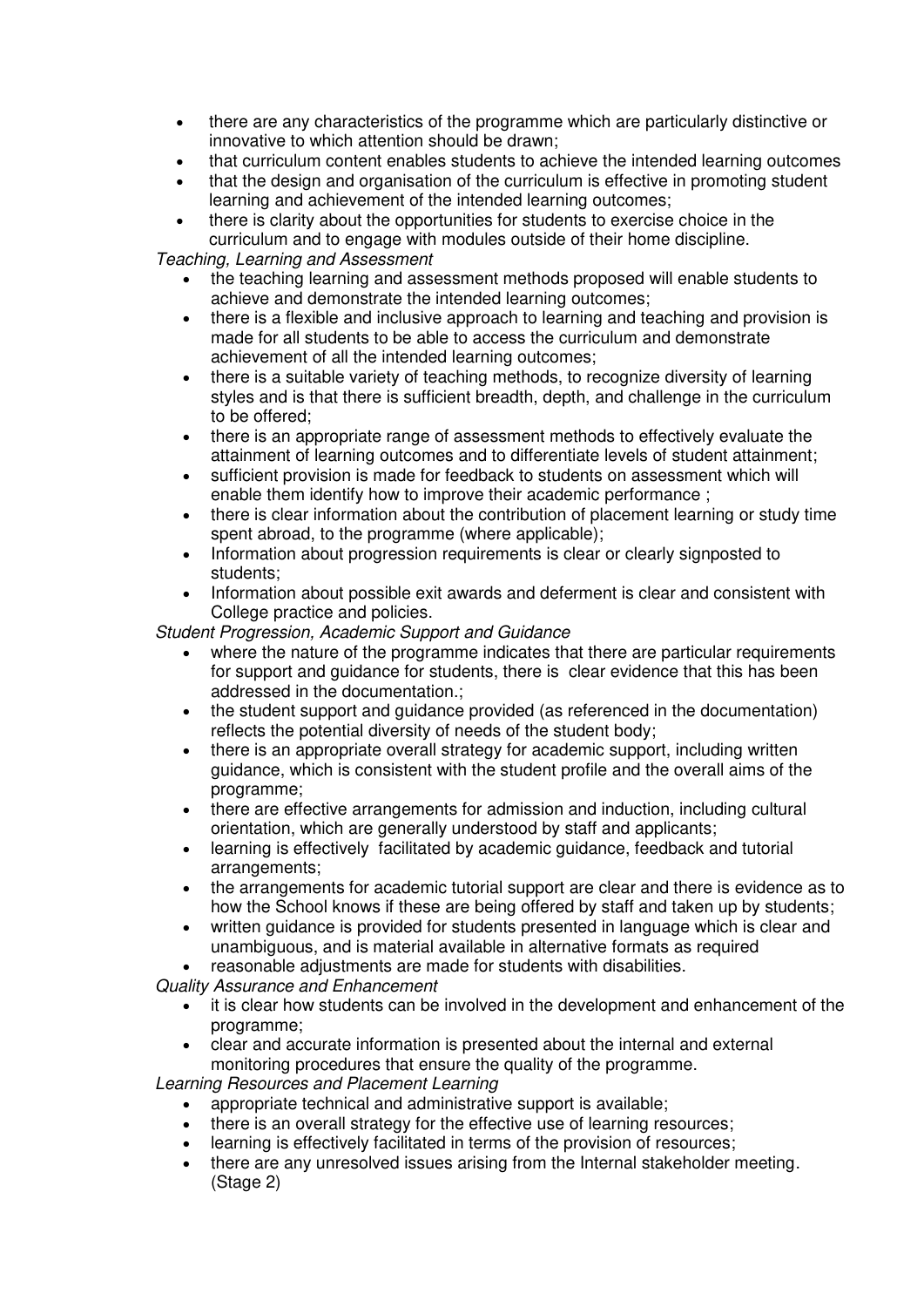*General presentational issues*

- the programme specification clearly enables students to understand what the programme will enable them to achieve and how such achievement is realised through the learning, teaching and assessment methods used;
- the programme specification is clearly written in straightforward and inclusive language, recognising diversity of the audience.
- 13.6 Having considered the documentation the Pre-validation Group will make one of the following decisions:
	- Recommend for approval of validation;
	- Undertake further work to revise documentation and resubmit to the Pre-validation Group.
- 13.7 The Pre-validation Group will identify, where applicable, any general issues emerging from the discussion, including examples of good practice, which should be drawn to the attention of the Higher Education Forum.

For existing programmes on the regular Validation cycle the Pre-validation Group will also draw out and record on the Programme Validation Form general conclusions, commendations and recommendations.

Step 26 of the Programme Validation Form should be completed to record the proceedings and outcome.

### **14.** Stage 4: Academic Approval

- 14.1 The following documentation is required for this stage:
	- Programme Validation Form (steps 1-25 complete);
	- Final version of programme specification amended in the light of Pre-validation Group comments;
	- Module profiles for all core modules and all new modules;
	- Mapping document to show where each programme learning outcome is assessed and by what type of assessment;
	- External Advisor's report/opinion, and the Programme Proposer's response;
	- Programme regulations for the College Calendar (where specific programme regulations are required). For an existing programme any changes to regulations should be highlighted, using 'track changes';
	- Minutes of the Pre-validation Group meeting
- 14.2 Following consideration of the proposal, the Validation Panel will make one of the following decisions:
	- Approve validation:
	- Approve validation with conditions;
	- Reject proposal (for new programmes)/close programme(s) (for existing programmes on the regular validation cycle).

The Validation Panel will also identify, where applicable, any general issues emerging from the discussion which should be explicitly drawn to the attention of SMT.

Step 27 of the Programme Validation Form should be completed by the Head of School following consideration of the proposal.

If a decision is taken to close an existing programme, the College's policy on programme closures must be followed, to ensure that appropriate provision is made for current applicants and students.

- 14.3 Once the decision has been taken and, where applicable, it is confirmed that any conditions required to be completed before the programme can proceed have been fulfilled, the Validation Panel Chair will notify:
	- Finance
	- Marketing
	- Library
	- MIS
	- Student Services